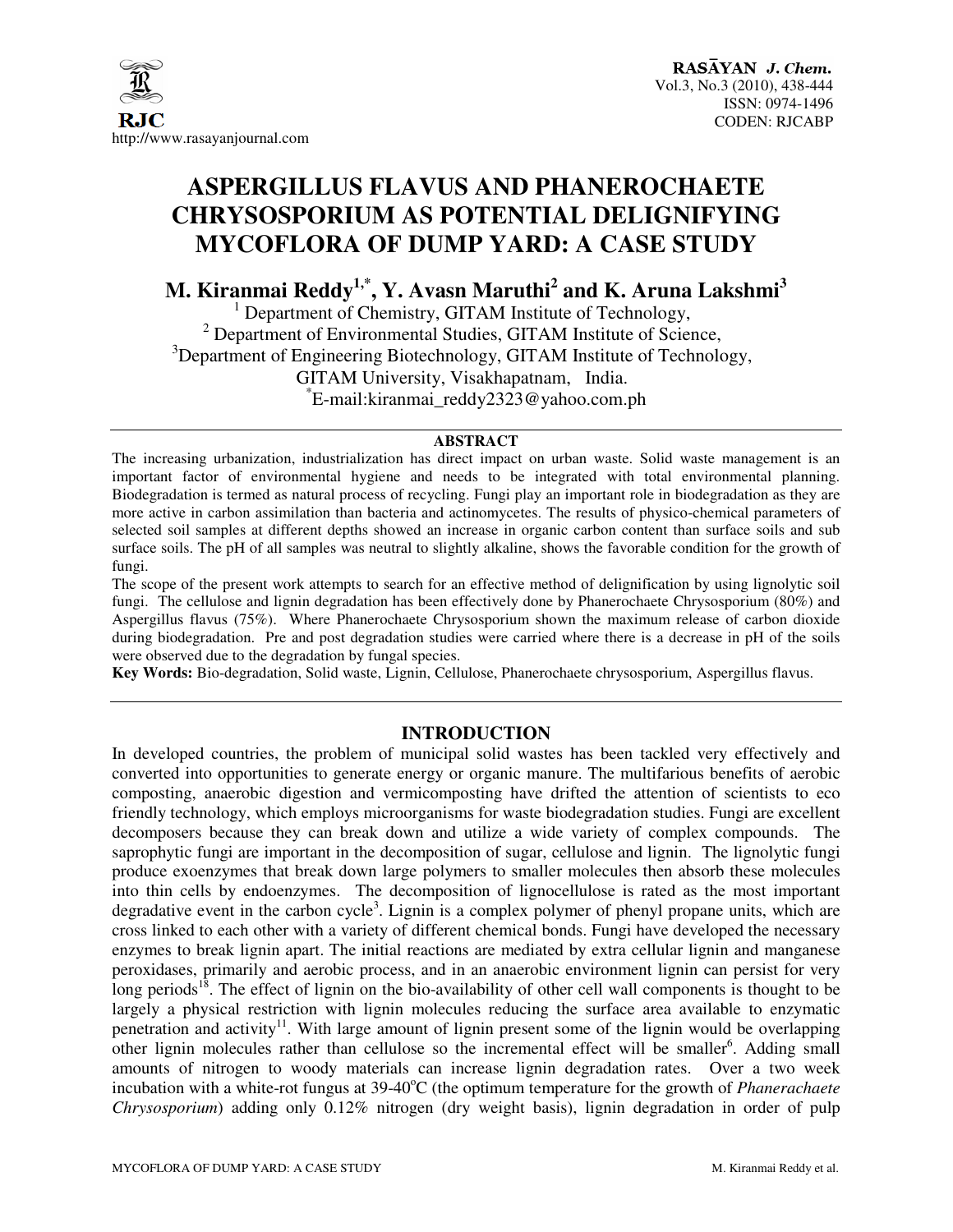increased from 5.2% to 29.8%<sup>19</sup>. The brown rot fungus has the capacity to transform lignin to some extent. Primarily it utilizes the carbohydrates of lingocellulosic complex, leaving residue of modified lignin which is brown in colour. These fungi do modify lignin by demelthylation, hydroxylation and side chain oxidants but are not able to completion. The most appropriate microbial species for lignin degradation and lignin removal from waste with a wide ability to degrade cellulose and *Phanerocheate chrysosporium*, *P.magnoia. Aspergillus sps and Pencillium sps*. The use of white rot fungus for ecofriendly disposal of organic waste and the use of *Phanerochaete chrysosporium* degrade major components of lingo-cellulosic materials. It is also able to synthesize lignocellulytic enzymes.<sup>17</sup> Lignin can also be degraded by using *Phanerochaete ostreatus*. *Phanerochaete chrysosporium* has been studied extensively for remediation of soils contaminated with organic compounds.<sup>14</sup>

The role of fungi in the degradation of complex carbon compounds such as starch, cellulose, pectin lignin insulin, xylan, araban etc, is well known. Biodegradation waste includes kitchen, garden waste and unsold spoiled discarded vegetable from market, food waste and paper. This waste is rich in cellulose and lignin products. The scope of the present work attempts to search for an effective method of delignification by using lignolytic soil fungi. In this study an attempt was made to evaluate the biodegradation studies of lignin and cellulose by using lignolytic fungi.

#### **EXPERIMENTAL**

The study was carried out at Kapulauppada a dumping yard in the outskirts of Visakhapatnam to identify and characterize the isolated lingo-cellulolytic fungi. The collected soil samples were collected to screening for lingo-cellulolytic fungi with all necessary precautions. The soil samples were made serial dilutions with sterile distilled water and these dilutions were inoculated in the Czapeck's-Sucrose-Nitrate-Agar-Medium<sup>4</sup> to which necessary antibiotics were added to control bacterial growth in laminar air flow and then incubated at 28±1<sup>o</sup>C. The pure cultures of the (*Aspergillus flavus*, hink *ex Gray (Moniliacear) Phanerochaete chrysosporium MTCC-787*) were obtained from MTCC Chandigarh for biodegradation studies. Similarly the pure cultures of *Phanerochaete chrysosporium* and *Aspergillus flavus* were inoculated with lignocellulosic rich soils and carbon dioxide release was estimated. The collected soil samples were subjected to bio-degradation experiments and they were analyzed for physico-chemical parameters including both lignin and cellulose, for pre and post bio-degradation assays. The experiment were carried out by adapting standard procedures from manual of American Public Health Association<sup>1</sup>. Cellulose and lignin were estimated by adapting standard procedures given by  $1716$  respectively.

In present study the rate of biodegradation was estimated in terms of carbon dioxide released. The sevenday-old fungal cultures, was added to the culture bottle containing soil samples. Small rest tubes containing 0.1 N Sodium hydroxide were suspended with the help of a thread. The culture bottles were closed with stopper and sealed to ensure air tight conditions and incubated at  $28\pm1^{\circ}C$  the carbon dioxide release during biodegradation was absorbed by sodium hydroxide in the vials. During estimation the content of vials were quantitatively transferred to a conical flask followed by the addition of 5ml of saturated solution of Barium Chloride to precipitate the Carbon Dioxide and Barium Carbonate, two or three drops of Phenolphthalein indicator were added. The residual amount of sodium hydroxide in the flask was measured by titrating it against 0.1 N Hydrochloric acid. The end point was the disappearance of pink colour $9$ .

#### **RESULTS AND DISCUSSIONS**

The results of the physico chemical parameters of soil samples are given in table – 1 which elucidates that in soil samples which were collected at a depth of  $15 \text{ cm}$ . Organic matter & organic carbon increased when compared to control and surface soil samples. The pH of all the samples was neutral to slightly alkaline, shows the favorable conditions of the growth of fungi. It was observed that both cellulose and lignin degradation had been effectively done by *Phanerochaete chrysosporium* showed the maximum (Fig 2 and Fig 3). Total nitrogen content in unsterlised soil sample was 15.4% and 15cm deep soil it was 20.0% where as in case of sterlised soil the nitrogen content was 14.26% and 15cm deep soil was 19.8% where the control of unsterlised sample was 13.06% and sterlised was 11.06%. The measurement of carbon dioxide release during the bio-degradation may be used as an index of cellulose decomposition<sup>15</sup>.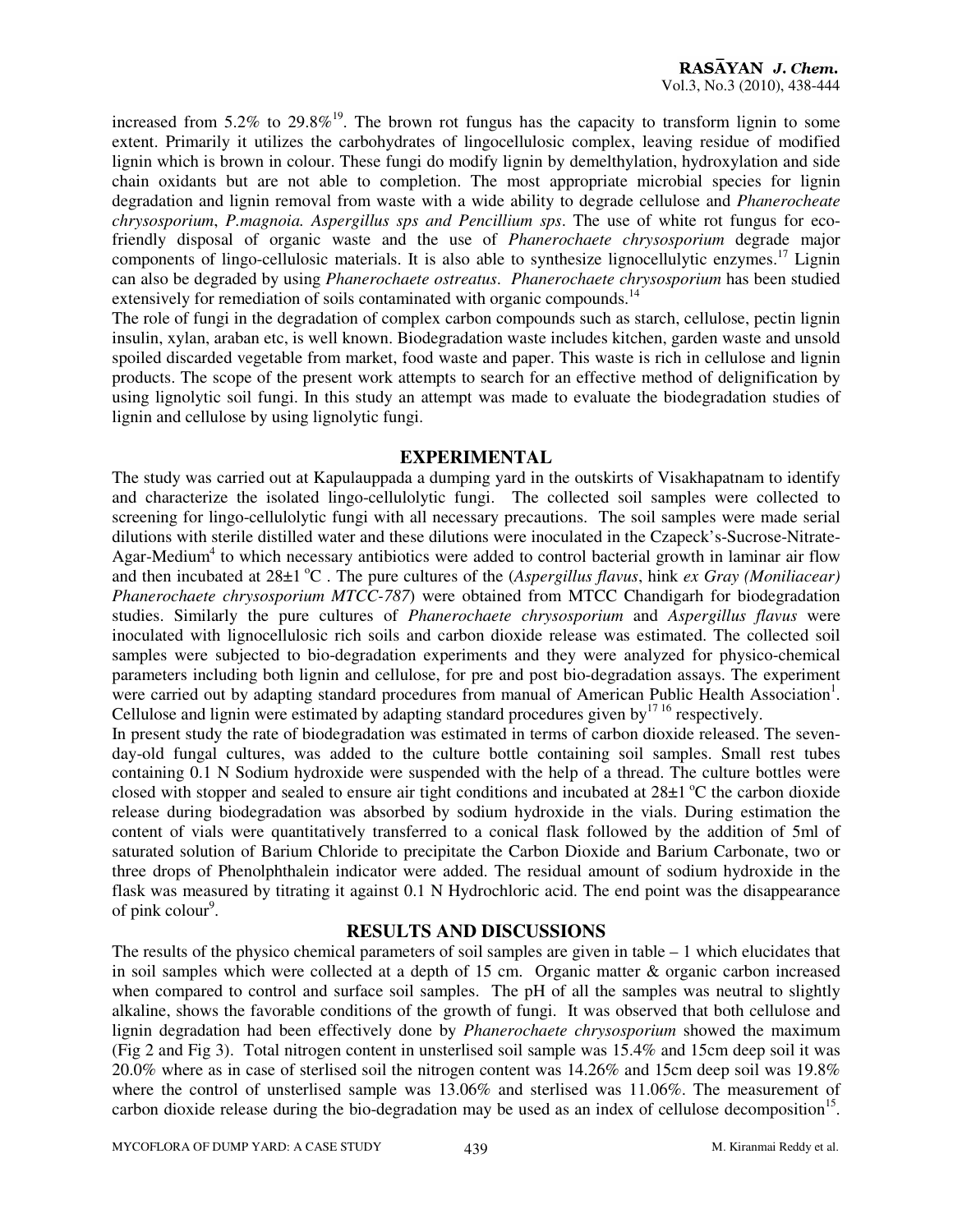Table 2 summarizes the Carbon dioxide released during bio degradation in a comparative account for *Phanerochaete chrysosporium and Aspergillus flavus.* On the 5<sup>th</sup> day of degradation Carbon dioxide was released by *Phanerochaete chrysosporium* was observed to be 7.3mg/gm where as it was 6.3mg/gm for Aspergillus flavus. On the 9<sup>th</sup> day of degradation Carbon dioxide evolved by *Phanerochaete chrysosporium* was maximum of 14.74mg/gm and that of *Aspergillus flavus* 13.64mg/gm. On the 15<sup>th</sup> day of degradation the Carbon dioxide release was observed to be 8.32mg/gm by *Phanerochaete chrysosporium* and 7.04mg/gm by *Aspergillus flavus* (Figure 1).

The competition among the species was studied by the antagonism studies where the growth of *Phanerochaete chrysosporium* in competition with *Aspergillus flavus* was observed to be equally scattered in the petriplate which was same with *Aspergillus flavus* in competition with *Phanerochaete chrysosporium*. This was also proved from the Carbon dioxide release and biodegradation of cellulose in soil samples where in *Phanerochaete chrysosporium* was able to degrade effectively in competition with the indigenous sps which does not contain any antagonistic characters for *Phanerochaete chrysosporium*, 14 .

Kent<sup>13</sup> stated that shaking condition is detrimental to growth and lignin degradation, however, static conditions do not disrupt fungal mat and allow proper penetrations of raw materials, similarly low nitrogen supplement induces lignin degradation. Sugar supplement in low concentration has been reported by<sup>7</sup> to induce lignolytic system by providing initial metabolizable substrate and also repress cellulolytic system.

The various levels of biodegradation are due to the activities of fungal enzymes. These fungi are capable of producing enzymes such as  $\alpha$ - endogluconase, and β-glucosidase in their system<sup>8</sup>. Cellulose enzyme is capable of degrading crystalline forms of cellulose of endo β- 1, 4 glucanases and exo β-1, 4 glucanases (cellulobiohydrolases) and β- glucosidases (cellulobioses). The net effect of these three enzymes is to rapidly decrease the polymer strength with a slow increase in reducing group<sup>5,10</sup>.

The biodegradation studies revealed that both the *Phanerochaete chrysosporium* and *Aspergillus flavus* were effectively reduced the concentrations of lignin and cellulose in test soils (Figure-2 and 3). A comparative account was given in table-3. The result elucidated that the degradation was shown maximum by soils having *Phanerochaete chrysosporium* and *Aspergillus flavus* than the control. Physicochemical characteristics of soil of pre & post degradation studies and from these results were presented in Table-4. The degradation in terms of decrease in pH was also observed<sup>2</sup>. This study also revealed that after completion of biodegrading studies, organic carbon decreased when compared to control. The decrease in organic carbon content in all the treatments may be due to loss of carbon dioxide during the process of microbial decomposition $12$ .

## **CONCULSION**

One of the thrust areas of biotechnology research involving lignocelluloses has been the need to isolate and identify microorganisms, which are hyper producers of lignocellulolytic enzymes. Interest has been focused on not only finding enzymes which could break down lignocelluloses compounds much more rapidly, but also enzymes that would withstand wide range of pH, temperature and inhibitory agents. A constant search for new potential lignocellulolytic fungi is thus taking place.

In the present study, species of *Phanerochaete chrysosporium* and *Aspergillus flavus* isolated from dump yard soil were found to be potential biodegraders of lignin and cellulose. These fungi produced cellulose and decomposed cellulose at a very fast rate. These Fungi can thus be utilized effectively as agents of biodegradation in waste recycling process.

Microbial degradation has an additional advantage over chemical delignification of operating at low temperature. In the light of increased interest in the utilization of lingo-celluloses for the production of ethanol.

## **REFERENCES**

1. APHA *American Public Health Association*. 541 (1992).

2. V.Artuchuetwan, Venkatesh, K.R., Kanakasaabai, V., and S. Nagarajan, *Indian J Microbio*. **38**(10):1022(2003).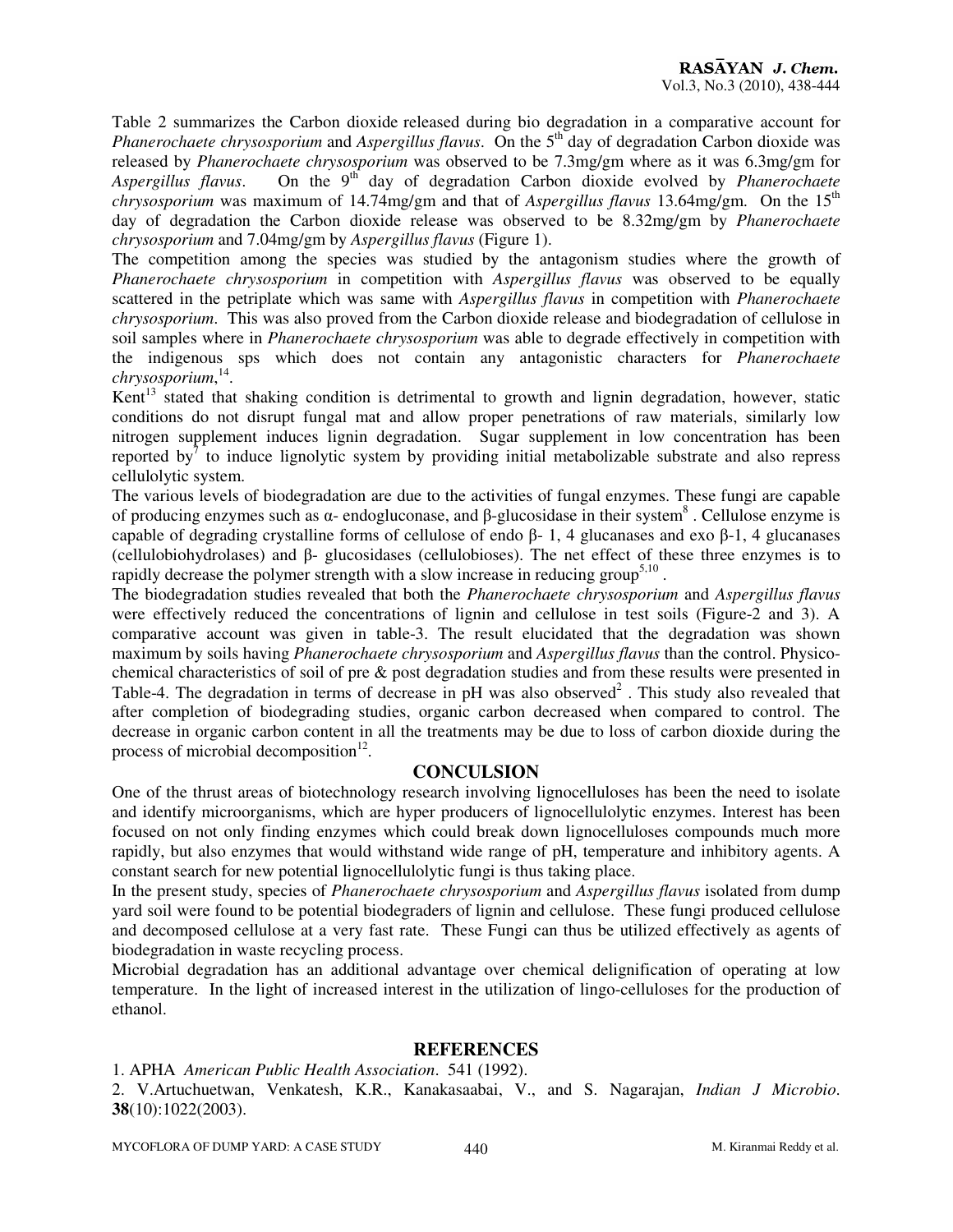3. J.W.Bennet and B.D.Fasion, *ASM press*, (1997).

- 4. C.Booth*, Fungal culture media, in methods is microbiology* ,**4** ,66 (1971**)**.
- 5. M.P.Coughlan, *Elsevier* (1989).
- 6. H.R.Conrad, W.R.Weiss, W.O.Odowongo, and W.L.Shockey, *J.Dairy Sci*.,**67** 427 (1984).
- 7. K.E.Erikson, T.K. Kirk, *Comprehensive Biotechnology* **4**,271 (1985).
- 8. P.Fahnrich, K.Irrang, B.Rulten and K.L.Schimz, *Das Papier*, **35 ,**19 (1981).
- 9. A.C.Gaur, K.V.Sadasivan, O.P.Vimal and R.S.Matur, *Plant Soil*, 34,17 (1971).
- 10. M.Harit Jha, Sapre, J.DDhake, M.B.Patil, *Asian J of Microbiol.Biotech.Env.Sc*.**4** (1),79 (2002).
- 11. R.T.Haug, *The Practical Hand Book Of Compost Engineering*, 717 (1993).
- 12. V.Kaviryarasan, Mohan, Ebenezer and Karthikeyan, *Poll Res.***22** (1),77 (2003).
- 13. T.Kent, T.K.Kirk and R.L.Farell, Enzymatic Combustion. *Ann, Rev. of microbial*.**41,**465 (1987).

14. Lim, Young Woon, Keun Sik Baik, Jong Sik Chun, Ksng Hyun Lee, Won Jin Jung and Kyung Sook Bae, *J. Microbiol*. *Biotechnol*, **17**(3), 468(2007).

15. S.K.Masud Hossain and Manas Das and S.H. Ibrahim, *Asian J. of Microbiol.Biotech.Env.Sc*.**4** (3), 358 (2002).

16. E.Moore and Landecker, *Fundamentals Of The Fungi*.295 (1972).

17. Paulraj Kanmani, P.Karuppasamy, C.Pothiraj and Venkatesan Arul, Studies*, African J. of Biotechnology* **8(24),**6880(2009).

- 18. S.Sadasivam and A.Manickam, *Text Book Of Biochemical Methods*, **2nd** edn.13 (1997).
- 19. D.M.Updegroff, *Anal.Biochem*: **32,** 420 (1969).
- 20. P.J.Van Soest, The Nutritional Ecology of the Ruminant 2<sup>nd</sup> edn, 476 (1994).
- 21. H.H.Yang, M.J.Effland, and T.K.Kirk, *Biotechnology and Bioengineering* **22(1),**65 (1980).

Table-1:Physico- chemical characteristics of soil samples collected from Kapulauppada.

|                  |                              | Surface soil | 15 cm deep   | Control      | Surface      | 15<br>cm     | Control      |  |
|------------------|------------------------------|--------------|--------------|--------------|--------------|--------------|--------------|--|
|                  |                              |              | soil         |              | soil         | deep soil    |              |  |
| $\overline{S}$ . | Parameter                    | Unsterilised | Unsterilised | Unsterilised | Sterilized   | Sterilized   | Sterilized   |  |
| No.              |                              | sample       | sample       | sample       | sample       | sample       | sample       |  |
| $\overline{1}$   | pH                           | 8.06         | 8.15         | 7.84         | 8.06         | 8.23         | 7.83         |  |
| $\overline{2}$   | Conductivity<br>(Milli mhos) | 0.38         | 0.58         | 0.22         | 0.231        | 0.294        | 0.366        |  |
| $\overline{3}$   | Moisture<br>content $(\%)$   | 16.139       | 18.243       | 9.229        | $\text{NIL}$ | $\text{NIL}$ | $\text{NIL}$ |  |
| $\overline{4}$   | Bulk<br>Density $(g/m^3)$    | 25.288       | 25.520       | 30.133       | 28.631       | 25.885       | 31.045       |  |
| $\overline{5}$   | Organic<br>carbon (%)        | 1.98         | 2.22         | 0.42         | 1.66         | 1.99         | 0.24         |  |
| $6\overline{6}$  | Chlorides<br>(mg/g)          | 0.375        | 0.649        | 0.098        | 0.349        | 0.549        | 0.047        |  |
| $\overline{7}$   | <b>Nitrates</b><br>(mg/g)    | 16.875       | 20.625       | 8.75         | 11.875       | 10.256       | 2.25         |  |
| $\sqrt{8}$       | Sulphates<br>(mg/g)          | 25.15        | 45.0         | 7.5          | 17.5         | 23.5         | 2.5          |  |
| $\overline{9}$   | Phosphates<br>(mg/g)         | 0.87         | 1.18         | 0.625        | 0.75         | 1.0          | 0.58         |  |
| 10               | Total<br>nitrogen $(\%)$     | 15.4         | 20.0         | 13.06        | 14.26        | 19.8         | 11.06        |  |
| 11               | Cellulose<br>$(\mu g)$       | 0.35         | 0.6          | 0.15         | 0.3          | 0.51         | 0.09         |  |
| 12               | Lignin $(\mu g)$             | 4.5          | 3.5          | 3.0          | 2.5          | 2.0          | 1.0          |  |
| $\overline{13}$  | C/N ratio $(\%)$             | 0.12         | 0.11         | 0.03         | 0.11         | 0.10         | 0.02         |  |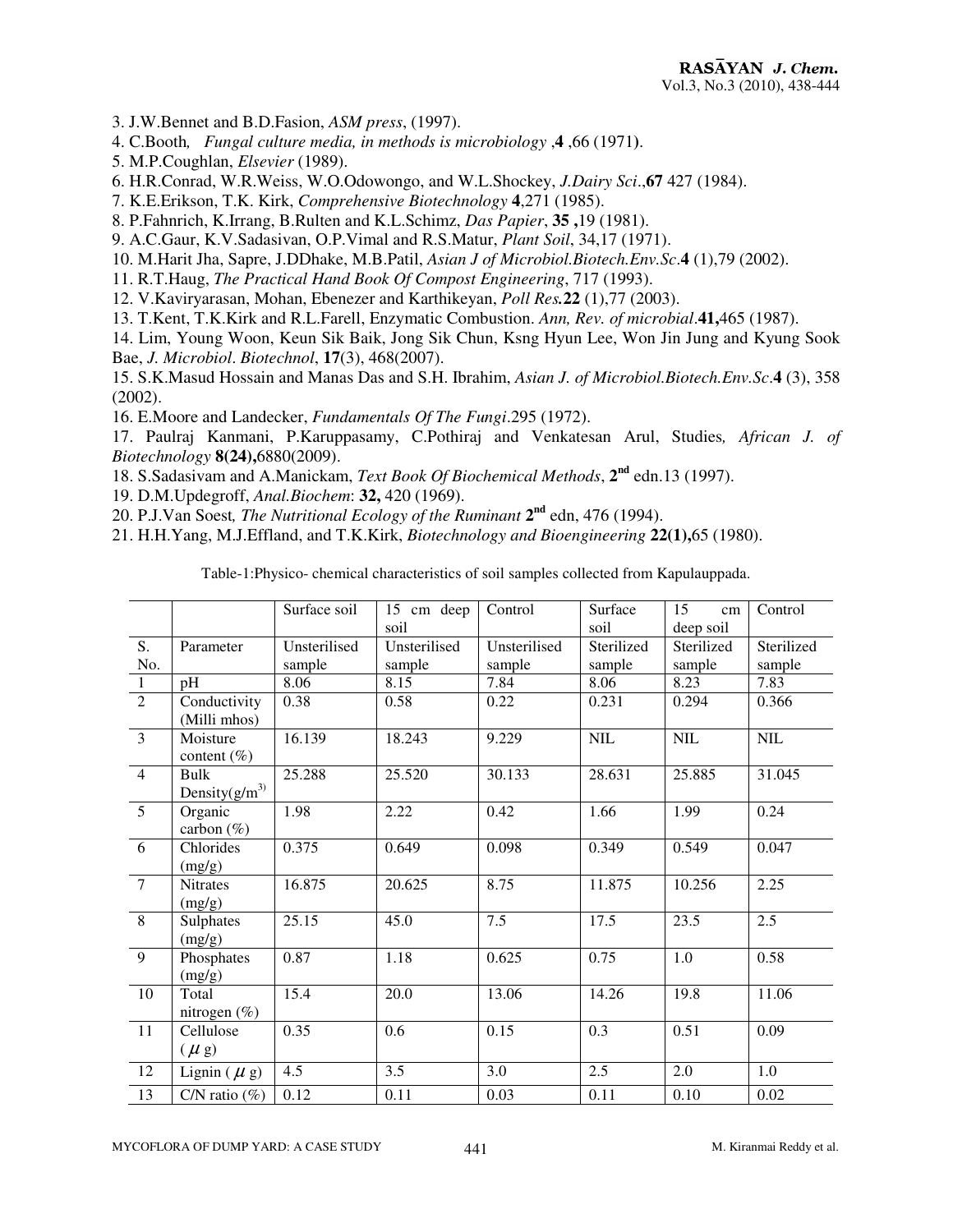| Name of the   | Time of degradation |                 |                 |           |                 |                  |                  |                  |                  |                  |
|---------------|---------------------|-----------------|-----------------|-----------|-----------------|------------------|------------------|------------------|------------------|------------------|
| species       | st                  | 3 <sup>rd</sup> | $5^{\text{th}}$ | $\neg$ th | 9 <sup>th</sup> | $11^{\text{th}}$ | $13^{\text{th}}$ | $15^{\text{th}}$ | 17 <sup>th</sup> | 19 <sup>th</sup> |
|               | day                 | day             | day             | day       | day             | day              | day              | day              | day              | day              |
| Aspergillus   | 0.4                 | 3.08            | 6.38            | 9.9       | 13.6            | 12.98            | 9.02             | 7.04             | 2.86             | 1.02             |
| flavus        | $\overline{2}$      |                 |                 |           |                 |                  |                  |                  |                  |                  |
| Phanerochaete | 0.6                 | 4.2             | 7.3             | 10.3      | 14.7            | 13.68            | 10.04            | 8.32             | 4.03             | 2.01             |
| sp            |                     |                 |                 |           |                 |                  |                  |                  |                  |                  |
| Chrysosposium |                     |                 |                 |           |                 |                  |                  |                  |                  |                  |
| sp            |                     |                 |                 |           |                 |                  |                  |                  |                  |                  |

Table-2: Showing comparative study of carbon dioxide release during degradation by *Phnerochaete species & Aspergillus species*.

Table-3: Cellulose and Lignin degradation in soil samples by Fungi in micrograms  $(\mu g)$ :

| S.No.          | Time                     | Aspergillus species |                  | Phanerochaete species |                  |  |  |
|----------------|--------------------------|---------------------|------------------|-----------------------|------------------|--|--|
|                | period                   | Cellulose $(\mu g)$ | Lignin $(\mu g)$ | Cellulose $(\mu g)$   | Lignin $(\mu g)$ |  |  |
|                | Initial                  | 0.6                 | 6.4              | 0.4                   | 7.5              |  |  |
| $\mathcal{L}$  | $3rd$ day                | $0.35(44.8\%)$      | 6.0(6.25%)       | 0.3(37.5%)            | $6.25(16.6\%)$   |  |  |
| 3              | $\overline{5^{th}$ day   | $0.21(65.0\%)$      | $5.81(9.2\%)$    | 0.25(37.5%)           | 5.75(23.3%)      |  |  |
| $\overline{4}$ | $7th$ day                | 0.05(91%)           | $5.50(14.06\%)$  | 0.05(87.5%)           | $5.50(26.6\%)$   |  |  |
| 5              | $\overline{9^{th}}$ day  | $0.02(96.6\%)$      | 5.00(21.87%)     | 0.02(95%)             | 5.12(31.73%)     |  |  |
| 6              | $11th$ day               | Nil                 | $4.81(24.84\%)$  | Nil                   | $4.9(34.66\%)$   |  |  |
| 7              | $13th$ day               | N <sub>il</sub>     | 4.75(25.78%)     | N <sub>il</sub>       | $4.9(34.66\%)$   |  |  |
| 8              | $15th$ day               | N <sub>il</sub>     | $3.2(50\%)$      | N <sub>il</sub>       | $4.03(46.2\%)$   |  |  |
| 9              | $\overline{17^{th}}$ day | Nil                 | 1.6(75%)         | N <sub>il</sub>       | $3.5(53.3\%)$    |  |  |
| 10             | $19th$ day               | Nil                 | Nil              | <b>Nil</b>            | $1.5(80\%)$      |  |  |



Fig.-1: Graph showing carbon dioxide released (mg) during lignin and cellulose biodegradation.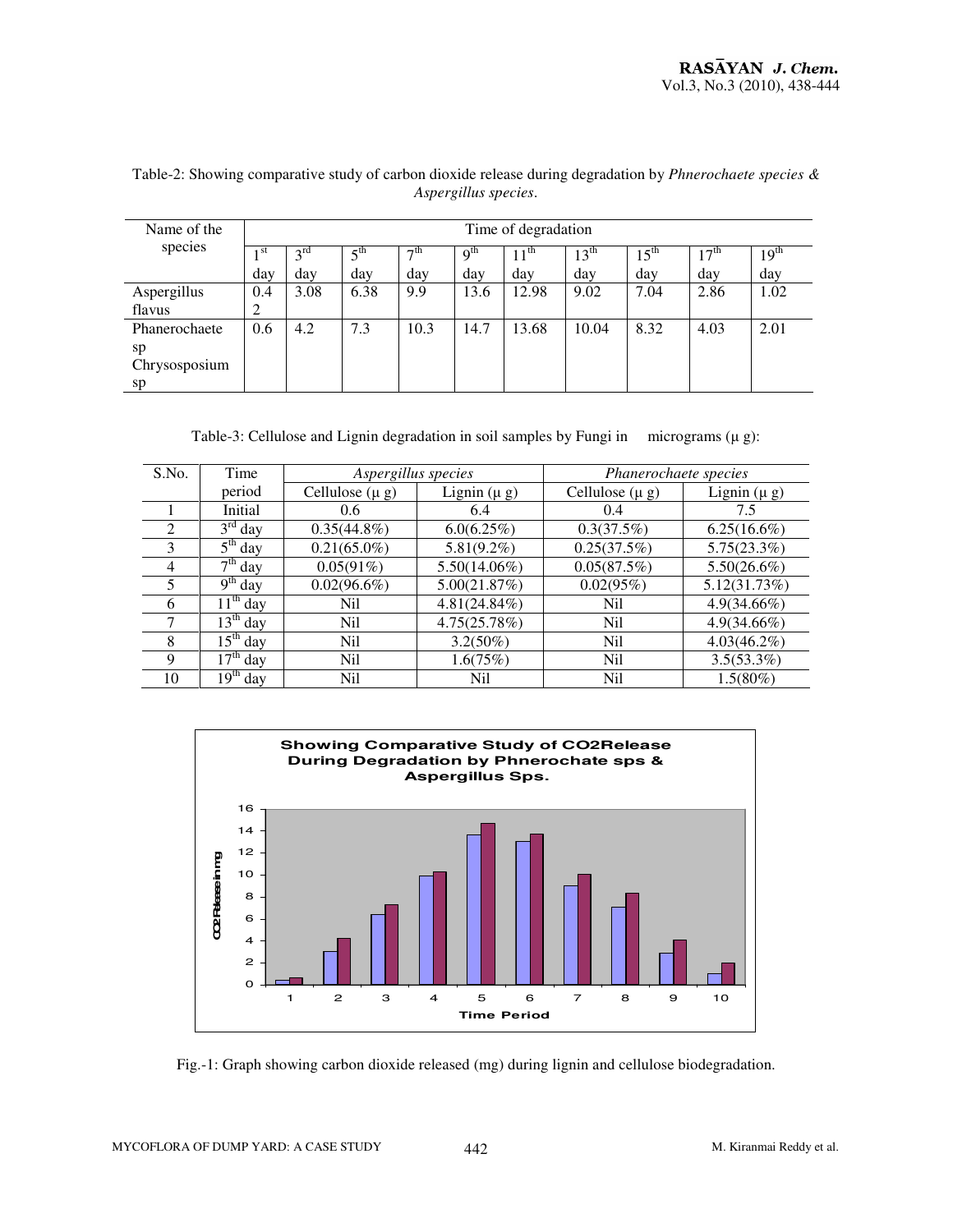

Fig.-2: Cellulose degradation (%) by *Aspergillus sp* and *Phanerocheate sp* 



Fig.-3:Lignin degradation (%) by *Aspergillus sps* and *Phanerochaete sps*.

| Table-4: Physico-chemical characteristics of soil sample after biodegradation study. |  |  |
|--------------------------------------------------------------------------------------|--|--|
|                                                                                      |  |  |

| Name of the          | $1st$ day | $3^{\text{rd}}$<br>day | $5th$ day | $7^{\overline{\text{th}}}$ day | $9th$ day | $11th$ day | $13^{\rm m}$<br>day | $15th$ day | $17th$ day | $19th$ day |
|----------------------|-----------|------------------------|-----------|--------------------------------|-----------|------------|---------------------|------------|------------|------------|
| species              |           |                        |           |                                |           |            |                     |            |            |            |
| pH(C)                | 7.02      | 7.0                    | 6.3       | 6.0                            | 5.9       | 5.7        | 5.6                 | 5.3        | 5.2        | 5.0        |
| pH(As.sp)            | 7.94      | 7.63                   | 7.20      | 6.93                           | 6.54      | 6.03       | 5.83                | 5.46       | 5.04       | 4.94       |
| pH(Ph(sp))           | 8.0       | 7.96                   | 7.82      | 7.62                           | 7.02      | 6.56       | 5.9                 | 5.84       | 5.52       | 5.03       |
| Organic carbon $(C)$ | 1.84      | 1.5                    | 1.2       | 1.1                            | 0.8       | 0.7        | 0.3                 | 0.1        | Nil        | Nil        |
| Organic              | 1.9       | 72                     | .72       | . . 56                         | 1.32      | 1.16       | 0.93                | 0.65       | 0.3        | 0.1        |
| carbon(As.sp)        |           |                        |           |                                |           |            |                     |            |            |            |